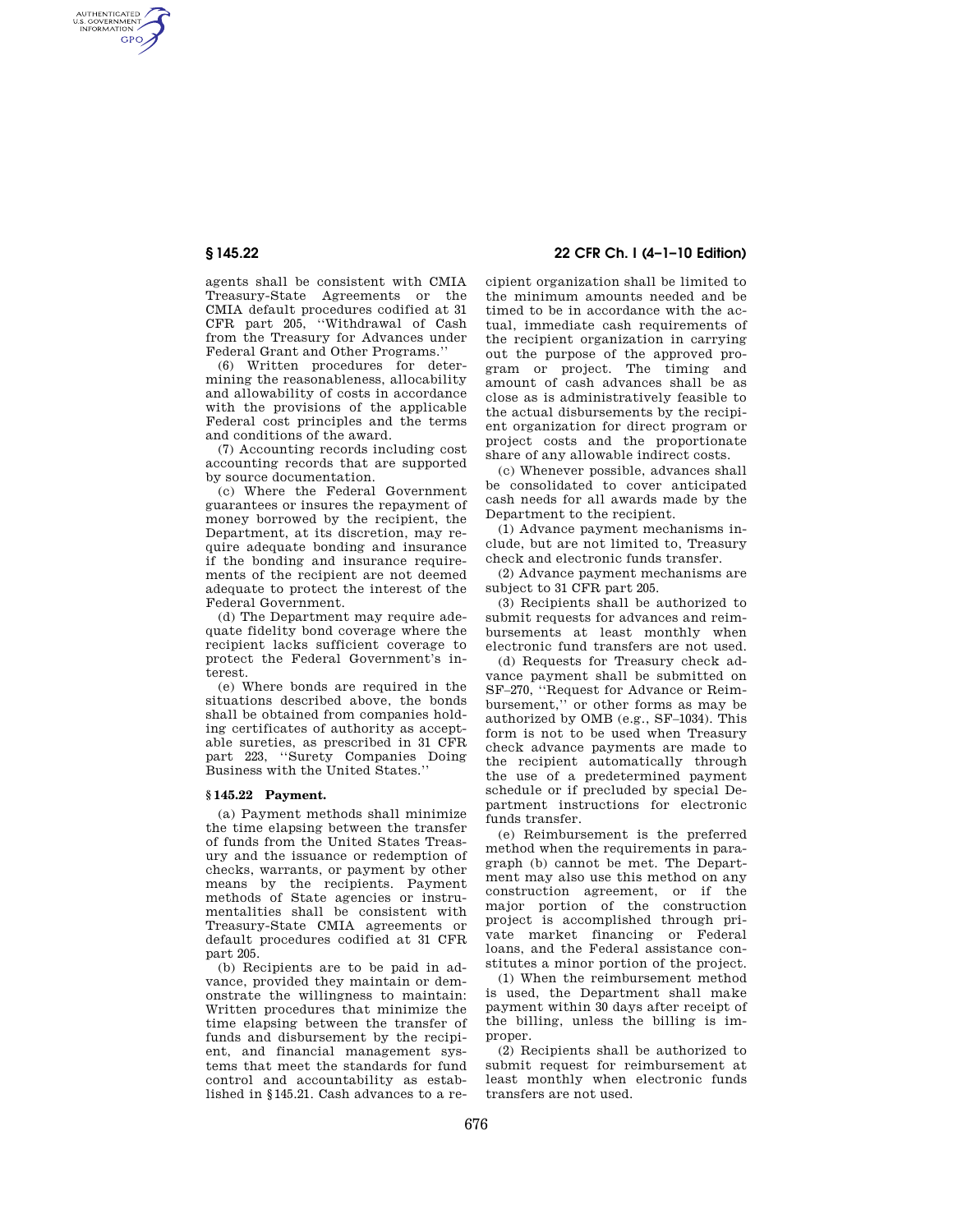## **Department of State § 145.22**

(f) If a recipient cannot meet the criteria for advance payments and the Department has determined that reimbursement is not feasible because the recipient lacks sufficient working capital, the Department may provide cash on a working capital advance basis. Under this procedure, the Department shall advance cash to the recipient to cover its estimated disbursement needs for an initial period generally geared to the awardee's disbursing cycle. Thereafter, the Department shall reimburse the recipient for its actual cash disbursements. The working capital advance method of payment shall not be used for recipients unwilling or unable to provide timely advances to their subrecipient to meet the subrecipient's actual cash disbursements.

(g) To the extent available, recipients shall disburse funds available from repayments to and interest earned on a revolving fund, program income, rebates, refunds, contract settlements, audit recoveries and interest earned on such funds before requesting additional cash payments.

(h) Unless otherwise required by statute, the Department shall not withhold payments for proper charges made by recipients at any time during the project period unless paragraphs (h) (1) or (2) of this section apply.

(1) A recipient has failed to comply with the project objectives, the terms and conditions of the award, or Federal reporting requirements.

(2) The recipient or subrecipient is delinquent in a debt to the United States as defined in OMB Circular A– 129, ''Managing Federal Credit Programs.'' Under such conditions, the Department may, upon reasonable notice, inform the recipient that payments shall not be made for obligations incurred after a specified date until the conditions are corrected or the indebtedness to the Federal Government is liquidated.

(i) Standards governing the use of banks and other institutions as depositories of funds advanced under awards are as follows.

(1) Except for situations described in paragraph  $(i)(2)$ , the Department shall not require separate depository accounts for funds provided to a recipient or establish any eligibility requirements for depositories for funds provided to a recipient. However, recipients must be able to account for the receipt, obligation and expenditure of funds.

(2) Advances of Federal funds shall be deposited and maintained in insured accounts whenever possible.

(j) Consistent with the national goal of expanding the opportunities for women-owned and minority-owned business enterprises, recipients shall be encouraged to use women-owned and minority-owned banks (a bank which is owned at least 50 percent by women or minority group members).

(k) Recipients shall maintain advances of Federal funds in interest bearing accounts, unless paragraphs (k)  $(1)$ ,  $(2)$  or  $(3)$  of this section apply.

(1) The recipient receives less than \$120,000 in Federal awards per year.

(2) The best reasonably available interest bearing account would not be expected to earn interest in excess of \$250 per year on Federal cash balances.

(3) The depository would require an average or minimum balance so high that it would not be feasible within the expected Federal and non-Federal cash resources.

(l) For those entities where CMIA and its implementing regulations do not apply, interest earned on Federal advances deposited in interest bearing accounts shall be remitted annually to the Department for submission to Treasury. Interest amounts up to \$250 per year may be retained by the recipient for administrative expense. State universities and hospitals shall comply with CMIA, as it pertains to interest. If an entity subject to CMIA uses its own funds to pay pre-award costs for discretionary awards without prior written approval from the Department, it waives its right to recover the interest under CMIA.

(m) Except as noted elsewhere in this regulation, only the following forms shall be authorized for the recipients in requesting advances and reimbursements. The Department shall not require more than an original and two copies of these forms except if OMB approval is obtained.

(1) *SF–270, Request for Advance or Reimbursement.* The Department shall use the SF–270 as a standard form for all